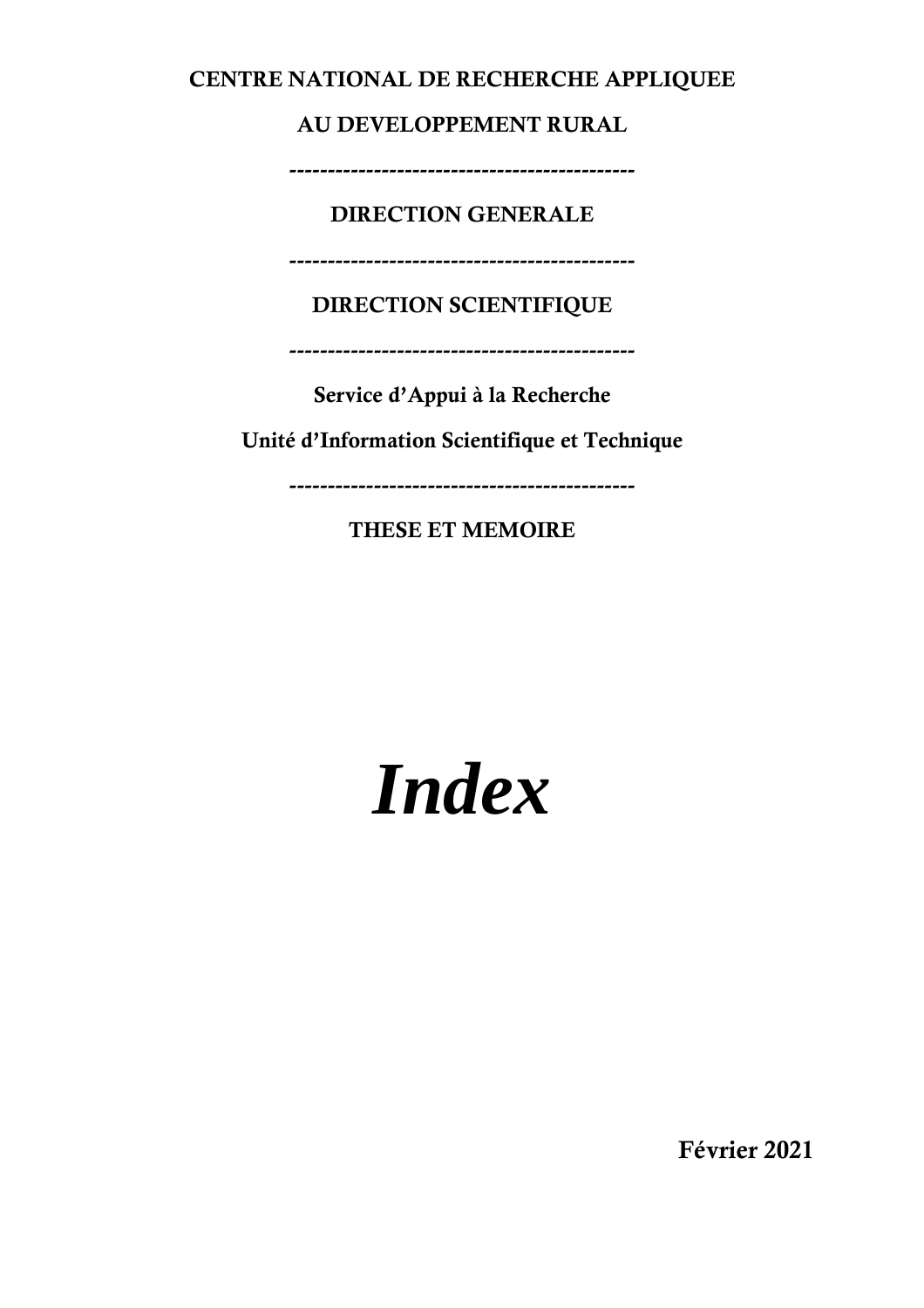## THESE

## INDEX AUTEUR

ANDRIAMAMPIANINA, Rina Hajasoa 030 ANDRIANADISON, Miandrasoa Tsimanirihasina 031 BOUILLET, Jean-Pierre 003 CHAIX, Gilles 016 DIAFARA, Toure 014 FRANC, Alex 036 JAUNET, Thierry 002 KISTLER, Pierre 015 N'DIENOR, Moussa 035 RABARY, Eugène 012 RAHALIVAVOLOLONA, Njaka 004, 025 RAKOTOARIJAONA, Ravoniarisoa Gérardine Josa 017 RAKOTOARIMALALA, Raharimanana Minasoa Mazava 022 RAKOTOMALALA, Jean Jacques R. 033 RAKOTOMALALA, Joseph Onésiphore Emile 013 RAKOTONDRAVAO, Arsène 032 RALAMBONDRAINY, Alain 007 RAMANANANTOANDRO, Tahiana 024 RANDRIAMAMONJIZAKA, Jean Louis 009 RANDRIAMANANTSOA, Richard 027, 034, 037 RAPATSALAHY, Sabine Razanamaro 019 RASAMIMANANA, Harnaivo 026 RAVAOMANANA, Julie 005 RAVELOSON-RAVAOMANARIVO, Lala Harivelo 006

RAVOHITRARIVO, Clet Pascal 008 RAZAFIARISON, Odon Narcisse 021 RAZAFIMAHARO, Vololoniriana 028 RAZAFINDRAIBE, Rolland 001, 020 RAZAFINJARA, Aimé Lala 029 RAZAFY FARA, Lala 023 REJO, Andriamananjara Robert 011 SAMSON, Christian 010, 018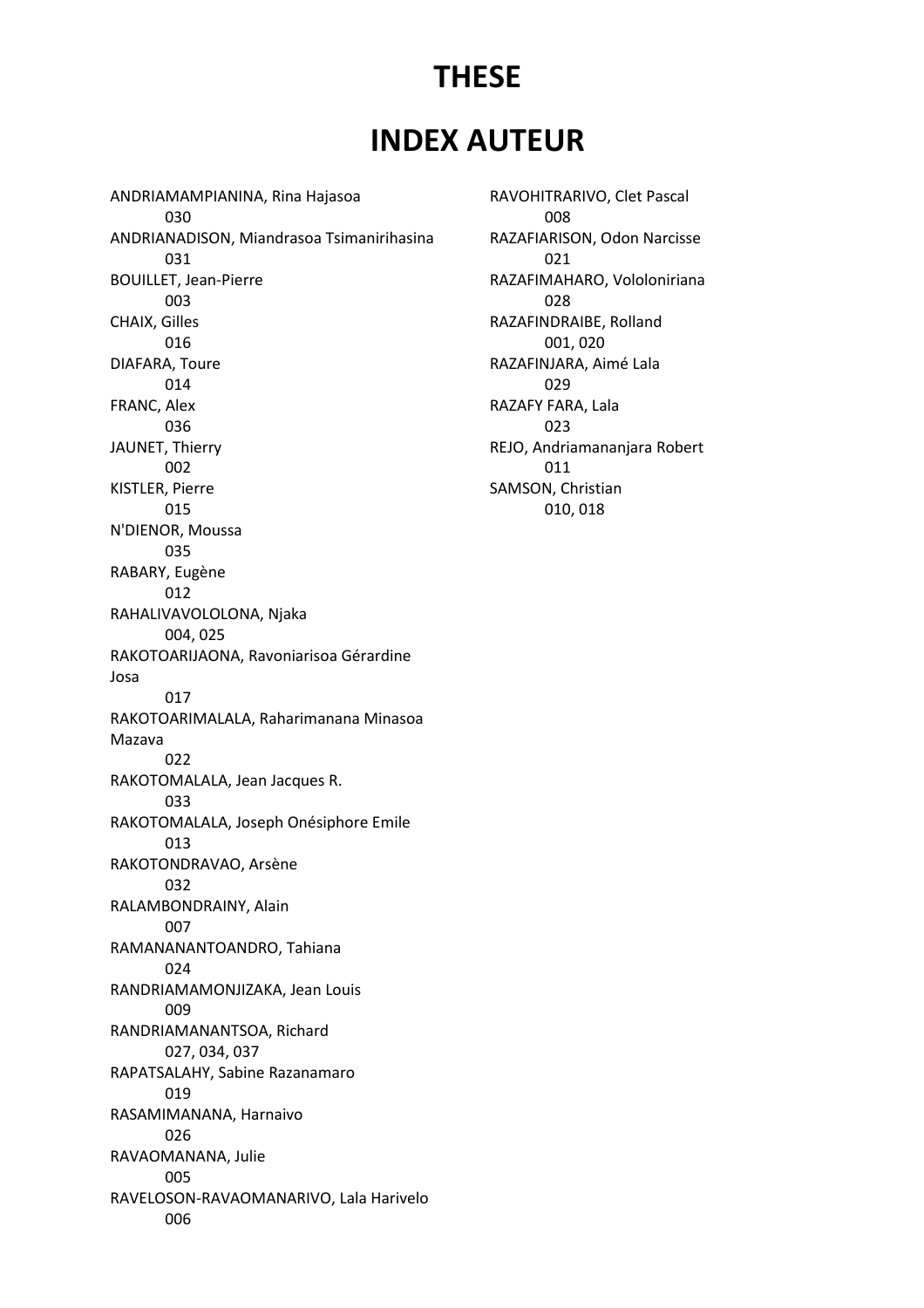## INDEX MATIERE

**ACARIEN**  006 ACIDE CHLOROGENIQUE 031, 033 ACIDITE 010, 018 ACTIVITE BIOLOGIQUE 032 AGRADATION 009 AGRICULTURE PERIURBAINE 035 ALLELOPATHIE 032 ALUMINIUM 010, 018 AMARANTHUS 019 AMELIORATION VARIETALE 012 AMENAGEMENT 023 AMENDEMENTS 010, 018 ANALYSE CHIMIQUE 019 ANALYSE DE FOURIER 011 ANALYSE DE PATERNITE 016 ANALYSE MULTIVARIABLE 008 ANALYSE SPECTRALE 011 ANALYSE STATISTIQUE 019 ANALYSE UNIVARIABLE 008 BAMBOU 007 BASSIN VERSANT 023 BIOMASSE PHYTOPLANCTONIQUE 014 BIOTOPE 036 CAFEINE 031, 033 CARACTERISATION 002 **CETONIIDAE**  037 CHAETOCNEMA PULLA 027

CHAUME DES BAMBOUS 007 CHIMIOTAXINOMIE 033 CHROMATOGRAPHIE 030, 031 CLASSIFICATION 007 **COCHENILLE**  006 COFFEA CANEPHORA 008, 013 COFFEA 031, 032, 033 COLEOPTERE 006, 034 COMMUNICATION 015 COMPOST 009 **COTONNIERS**  030 COURANT 014 CRIQUET NOMADE 036 CROISEMENTS 030 **CYTOPATHOLOGIE**  026 DEBIT 011 **DEFORESTATION**  036 DESCENDANCE 024 DIAGNOSE 037 DIAGNOSTIC 005 DICLADISPA GESTROI CHAPUIS 027, 034 DIFFUSION D'INNOVATION 015 DISPOSITIF DE SECURISATION 001 DITERPENES 033 DIVERSITE BIOCHIMIQUE 033 DOLOMIE 010, 018 DYNAMIQUE DE L'INFECTION TISSULAIRE 026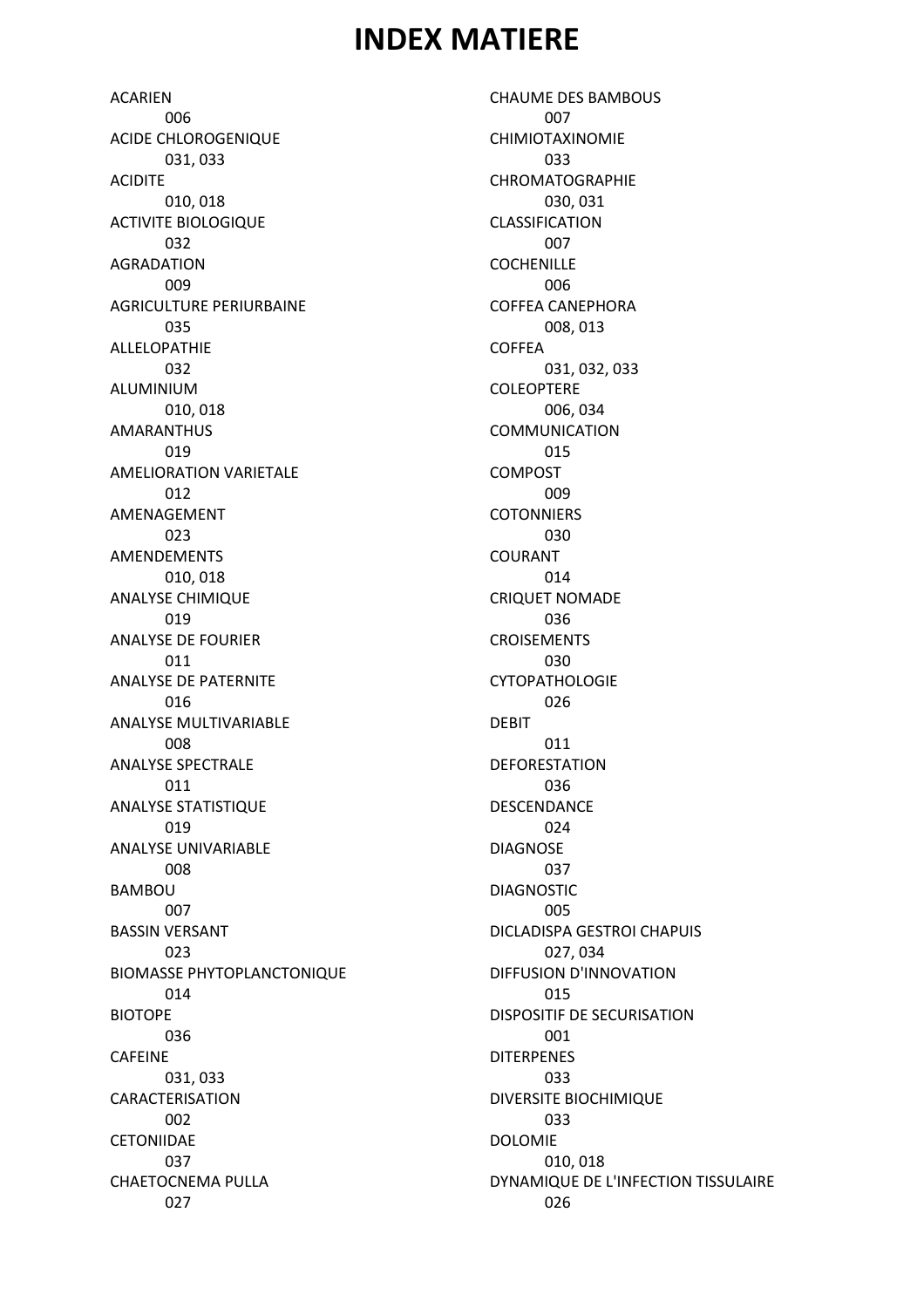DYNAMIQUE DES POPULATIONS 004, 025, 036 DYNAMIQUE FONCIERE 001 DYNAMIQUE SECULAIRE 020 DYNASTIDAE 037 **ECLAIRCIES**  003 ECOLOGIE 007, 027, 036 ELECTROPHORESE 012 EISENIA FETIDA 009 ENROBAGE 010, 018 EPIDEMIOLOGIE 002 ESPECES ANTHROPOPHILES 009 ESSAI EN PETITES PARCELLES 017 ESSAI EN VASE 017 EUCALYPTUS GRANDIS 016, 024, 028 EXPLOITATION AGRICOLE 035 FECES 009 FONCTIONNEMENT DU CAMBIUM 003 FORME DES ARBRES 003 GESTION PATRIMONIALE 020 GLYCINE MAX 010, 017, 018 GOSSYPIUM HIRSUTUM 030 GOSSYPOL 030 GROUPE CONGUSTA 008 HALPHEN 011 HEMIPTERE 006 HETERONYCHUS ARATOR RUGIFRONS 037 HISPINE 034 **HISTOPATHOLOGIE** 026

HOPLIIDAE 037 **HYBRIDES**  031 HYDRAULIQUE 011 INSECURISATION FONCIERE 001 INTERFACE HUMAIN-FORET 023 INTERGRADES Al OU Fe 009 INTERSTRATIFIES 009 ISOZYMES 012 LARVE 037 LEPIDOPTERA 004, 006 LIPIDES 030, 031 LOMBRI-COMPOST 009 LUMBRICUS TERRESTRIS 009 LUTTE INTEGREE 006 MALADIE VIRALE 005 MALIARPHA SEPARATELLA RAGONOT 004, 025, 026 MARAICHAGE 035 MARQUEURS MOLECULAIRES 028 MASCAROCOFFEA 032, 033 MATERIEL VEGETAL 024 MELOLONTHIDAE 037 MENAGE 035 MICROSATELLITES 016 MORPHOLOGIE 007, 027 MOUCHE DE FRUITS 006 NOMADACRIS SEPTEMFASCIATA 036 NYMPHE 037 ORPHNIDAE 037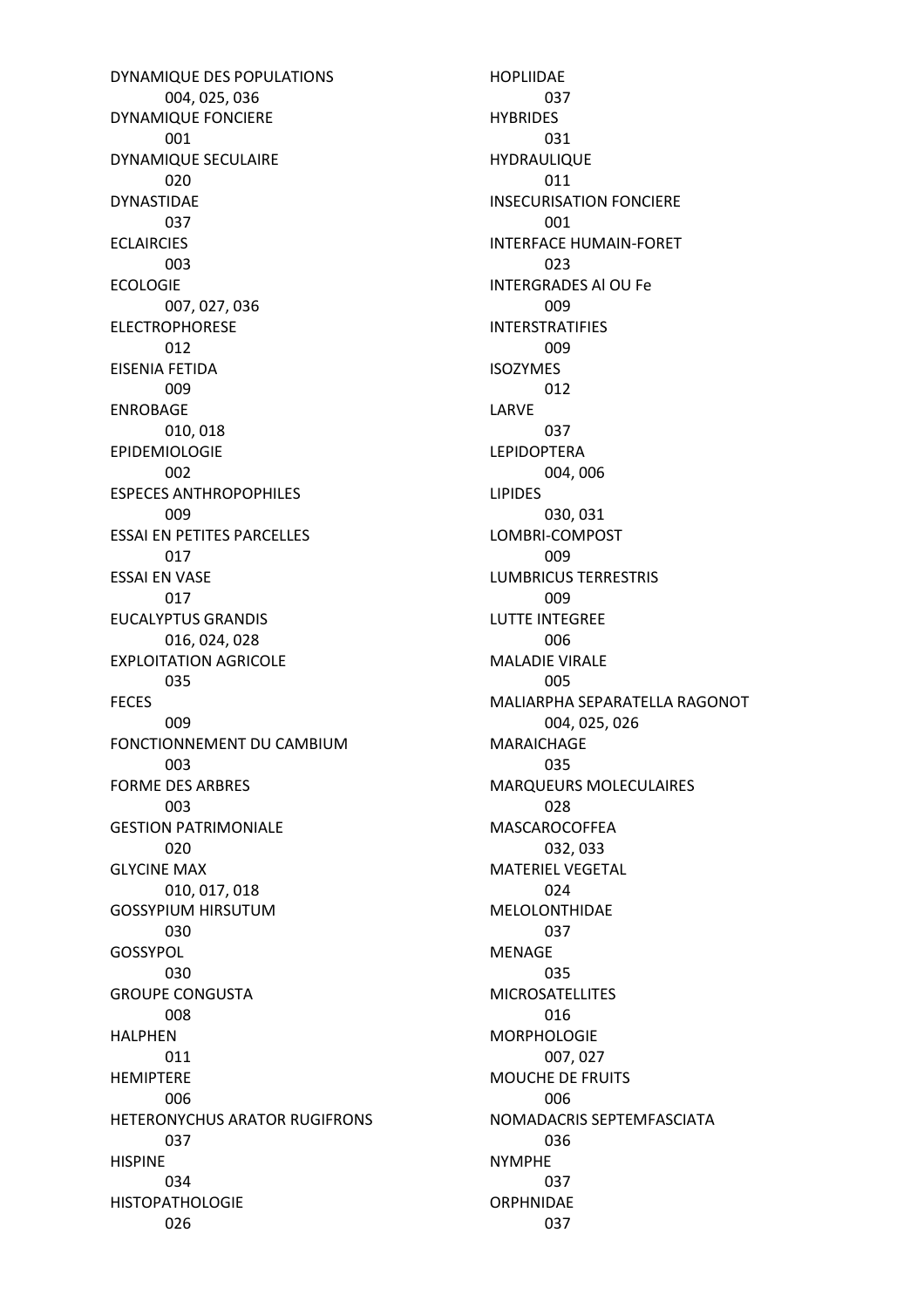ORYZA SATIVA 002, 012 PALPATION RECTALE 021 PATHOGENIE 002 PHYTOHORMONE 032 PINUS KESIYA 003 POURRITURE DES GAINES DU RIZ 002 PROBLEME ENDOGENE 022 PROBLEME EXOGENE 022 PSEUDOMONAS FUSCOVAGINAE 002 PSEUDOMONAS SPP. FLUORESCENTS 002 PUCERONS 006 PYRALIDAE  $0<sub>0</sub>4$ RADIO IMMUNAY ASSAY 021 RASTER 037 REGIME METEOROLOGIQUE 014 RESSOURCE FORESTIERE 023 RHIZOBIUM JAPONICUM 010, 018 RIZ 012 RIZICULTURE AQUATIQUE 034 SANTE ANIMALE 005 SAVOIR ENDOGENE 015 SECURISATION FONCIERE 020, 022 SELECTION DES CLONES 013 SEROLOGIE 005 SOJA 010, 017, 018 SPECTROPHOTOMETRIE 030, 031 SYLVICULTURE PAYSANNE 020 SYSTEME AGRAIRE 020

SYSTEME AGRICOLE 015 SYSTEMES D'ACTIVITES 035 SYSTEMES DE CULTURE 035 TECHNIQUE DE PREPARATION 007 TECHNIQUE PCR 028 **TELEDETECTION**  036 TENEUR EN EAU 031 UPWELLING 014 VACHE LAITIERE 021 VARIABILITE GENETIQUE 013 VARIABILITE 012, 030, 031 VERGER A GRAINES 016, 024 VITESSE VERTICALE 014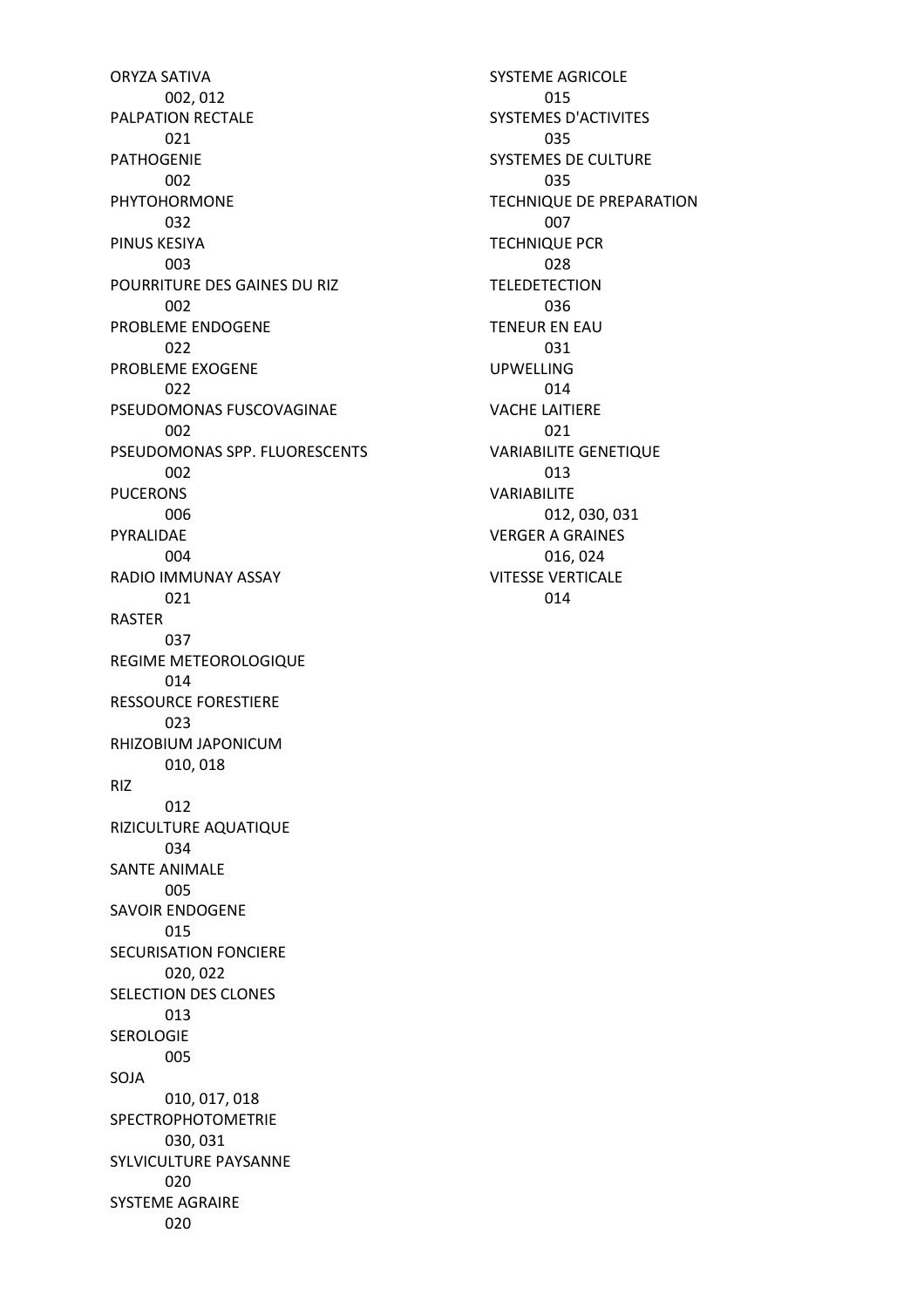## INDEX GEOGRAPHIQUE

AMBOHIDRATRIMO 021 ANJOZOROBE 021 ANTANANARIVO 021, 035 ANTSIRINALA 024 BEFORONA 015 DAKAR 014 LAC ALAOTRA 022, 027 MADAGASCAR 001, 002, 003, 004, 005, 006, 007, 008, 009, 010, 011, 012, 013, 015, 016, 017, 018, 019, 020, 021, 022, 023, 024, 025, 026, 027, 028, 029, 030, 031, 032, 033, 034, 035, 036, 037 MANJAKANDRIANA 001, 020, 021 VINANINONY 020 VOHIDRAZANA 023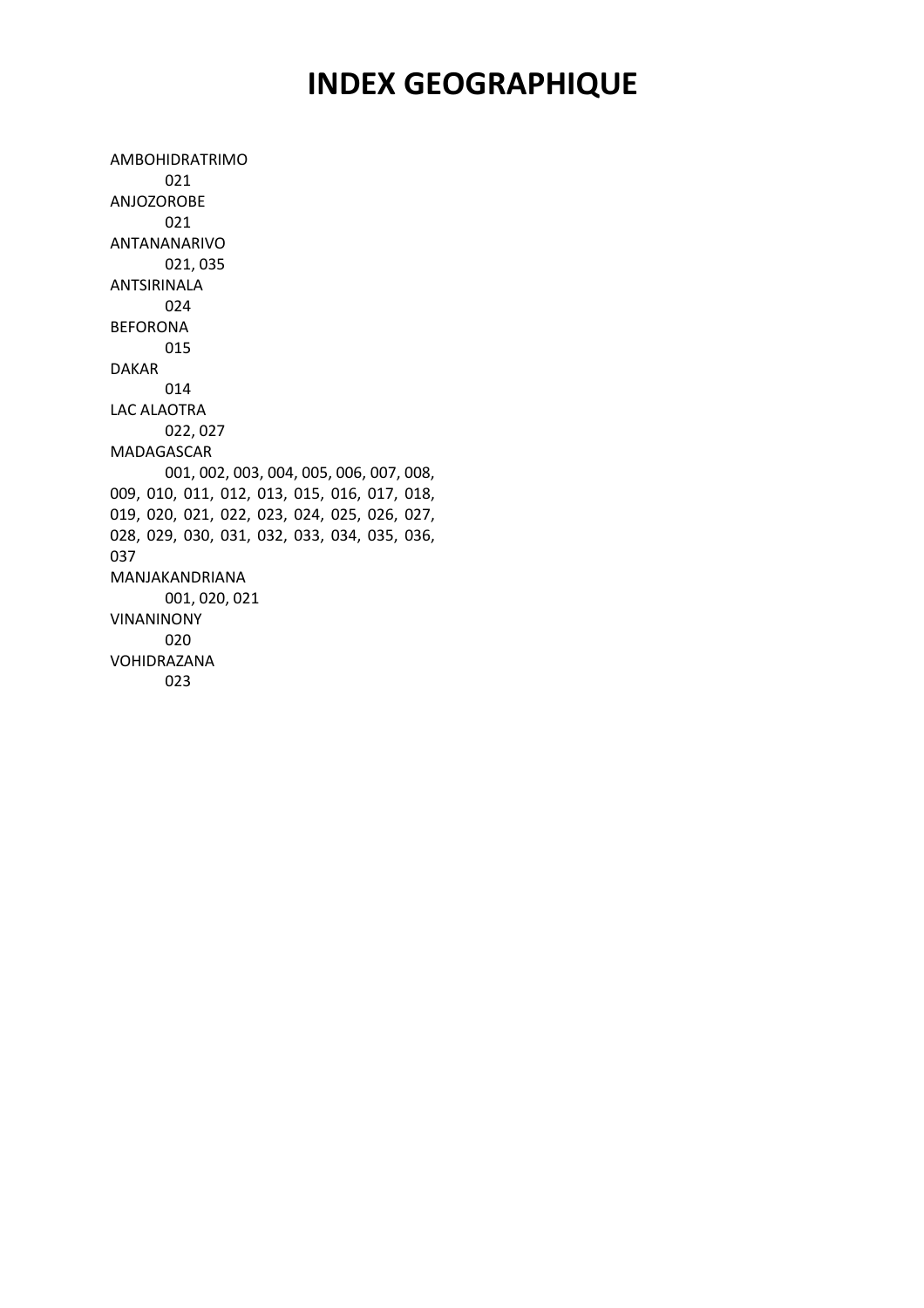#### MEMOIRE INDEX AUTEUR

ANDRIARIMALALA Herilalao José 030 BASCOU Pierre Damien 015 BEDOIN Florence 018 CLEMENT Julien 004 DAESCHNER Morgane 001 DOUHARD Fréderic 025 EMILSON Naivo Faniry Harivelo 023 FABRE Pierre Damien 012 FOUSSAT Marie Clémentine 034 GOMEZ Reyes 037 HARTOG Maaike 038 HENINTSOA Manitranirina 032 MAC DOWALL Colomban 039 MANUEL Victor 037 NATOLOJANAHARY S.A. Fenohasina 020 NIVOTIANA Ravaosolo Marie Agnès 021 O'BRIEN Rachel Anne 040 POLETTI Sarra 024 RAHAINGOSAMBATRA Dina Harisoa 028 RAHARIMALALA Eva Nathalie 035 RAHARIMALALA Sitrakiniaina 009 RAHARISOA Berthine 010 RAKOTOARISOA Jacqueline 041 RAKOTOFIRINGA Aurélie 016 RAKOTOMALALA Andriamorasata Joël 026 RAKOTOSOLOFO Mirana 029

RAMANAMANDIMBY Nomenjanahary Patricia 036 RANDRIAMIHARY FETRA SAROBIDY Eddy Josephson 008 RANDRIANARIVELO Mendrika Famenontsoa 027 RARIVO Andriamahery Ravoatra 003 RASOAMANANA Vololonirina Prisca 007 RASOLOFO Laingo Irintsoa 005 RASOLONIAINA Michelin Bruno  $014$ RATSIRINONY Euler Tesla 006 RAVALIARISON Iandrianaly 017 RAVALISOA Rojo Aina 011 RAVALITERA Lanto 002 RAZAFINDRAKOTO José Lalaina Béricho 013 RAZAFINDRAKOTO Vololoniaina Nasandratra 033 REMAMY Razafimiroe Randzavola Nirina 031 SAMAD HOUSSEIN Mamodjée 022 VOAHANGINAMBININA Mahefaharitiana Liliane 019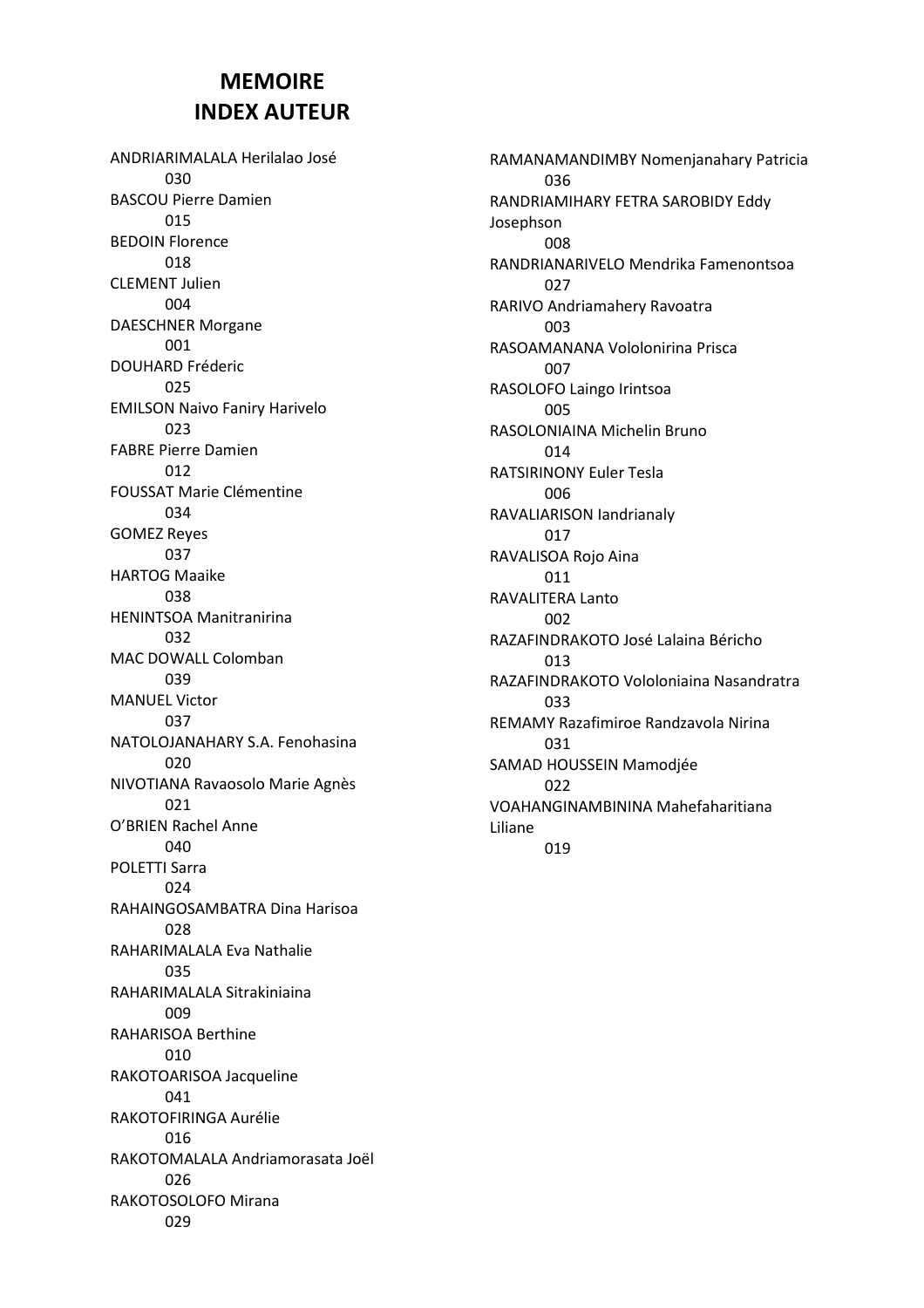#### INDEX MATIERE

ACTEURS 036 ADVENTICES 005, 006 AGRICULTURE 012 AGRICULTURE DE CONSERVATION 015, 039 AIDE A LA REFLEXION 025, 034 AMENAGEMENT  $004$ AMENAGEMENT DES TERROIRS 009 ANALYSE PROSPECTIVE 024 ANIONS ORGANIQUES 032 ASSOCIATION DE PRODUCTEURS 002 AZOTE 026, 041 B. HUMIDICOLA 029 B. RUZIZIENSIS 029 **BACTERIES**  035 BAS FOND DRAINE 003 BESOINS 029 BIOMASSES VEGETALES 011 BOVINS 029 BRACHIARIA 029, 030 BRIZANTHA 029 BV LAC 010 BVPI/SEHP 003 **CACAOYERS**  028 CAFEIERS CULTIVES 035 **CAPACITES**  036 CARBONE ERODE 011

CARTOGRAPHIE DE TERROIR 013 CHAMPIGNONS 035 CLIMAT TROPICAL HUMIDE 037 COMMERCIALISATION 022 COMPOSITION CHIMIQUE 029 CONDUITE DE PLANTATION 033 COUTS DE PRODUCTION 022 COUVERTURE VEGETALE 002 CULTURE DE RENTE 033 CULTURE DEROBEE 014 DEGRADATION 026 DEGRADATION DU SOL 031 DEMARCHE D'ACCOMPAGNEMENT 015, 025, 034 DIAGNOSTIC AGRAIRE 013 DISPONIBILITE DU PHOSPHORE 032 DISPOSITIF DE PLANTATIONS 028 DOLICHOS LABLAB 029 DYNAMIQUE DU PHOSPHORE 032 ECARTEMENT DES PIEDS 027 EFFICIENCE DE LA NUTRITION AZOTEE 041 ELEVAGE 012 EMPLOI 023 ENDOPHYTES 035 ENHERBEMENT 021 EPICE 033 EROSION HYDRIQUE 005, 031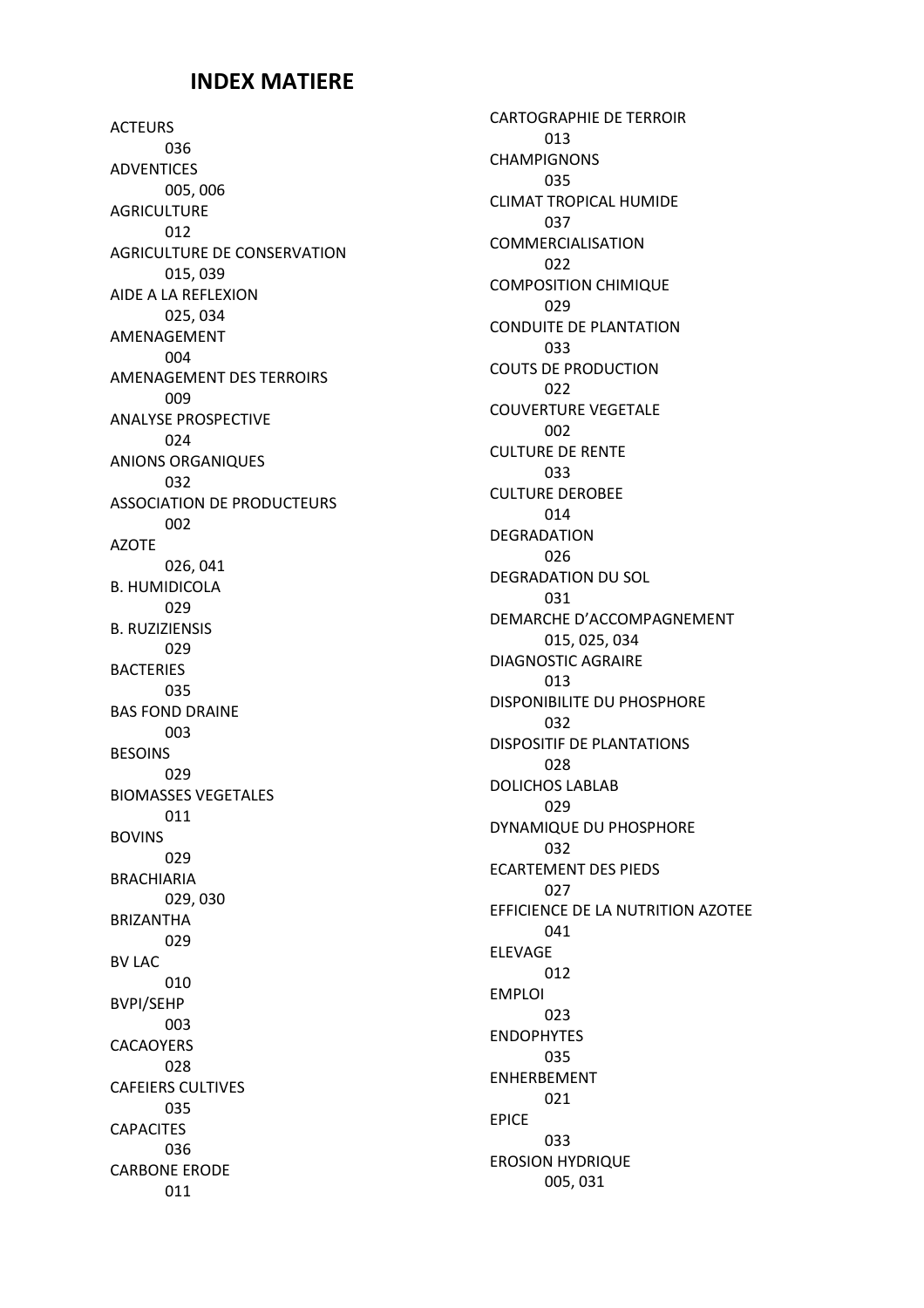EROSION PLUVIALE 014 EVALUATION D'IMPACTS 012 EXPLOITATION AGRICOLE 006, 008, 020 EXPLOITATIONS POLYCULTURE ELEVAGE 015, 025, 034 FACTEUR DE PRODUCTION 023 FERMES DE REFERENCE  $0<sub>0</sub>3$ FERTILISATION 027 FLEMINGIA CONGESTA MERR. GLIRICIDIA SEPIUM JACQ. 033 FUMIER 030 FUMURE 009, 014 GREFFAGE 035 INNOVATION AGRICOLE 036 INNOVATIONS TECHNIQUES 007 INTEGRATION AGRICULTURE ELEVAGE 015, 034 INTEGRATION SCV ET ELEVAGE 030 ITINERAIRE TECHNIQUE 003 LABOUR 014, 026 LABOUR AVEC RESTITUTION 021 LABOUR EXPORTE 021 LOGIQUES PAYSANNES 036 MAIN D'ŒUVRE 020 MAIN D'ŒUVRE EXTERIEURE 023 MAIN D'ŒUVRE FAMILIALE 020 MASCAROCOFFEA 035 MAUVAISE HERBE 021 MECANISME DE DIFFUSION 007 MESURE D'IMPACT 024

MICROORGANISMES DU SOL 032 MINERALISATION 041 MODELISATION 012, 013, 019, 024, 034 MODELISATION TECHNICO-ECONOMIQUE 015 MULCH 005, 021, 026 ORGANISATION 022 OUTIL DE SIMULATION 025 PAILLES DE MAÏS ET DE RIZ PRODUCTIVITE 029 PAILLIS DE RESIDUS 041 PENTE 005, 014 PERFORMANCES ECONOMIQUES 008 PERIMETRE IRRIGUEE  $0<sub>0</sub>$ PERTES EN NUTRIMENTS 011 PERTES EN TERRE 011 PHENOPHASE 027, 033 PLANTE A EPICES 027 PLANTE DE COUVERTURE 019, 037 PLUVIOMETRIE ALEATOIRE 007 PRATIQUES DE GESTION DE LA FERTILITE DES SOLS 008 PRATIQUES PAYSANNES 007 PRIX 022 PRODUCTIVITE 028 PROJET BVLAC 007 PROPAGATION D'INNOVATIONS 002 RATION ALIMENTAIRE 029 REBOISEMENT 004 RENTABILITE 022